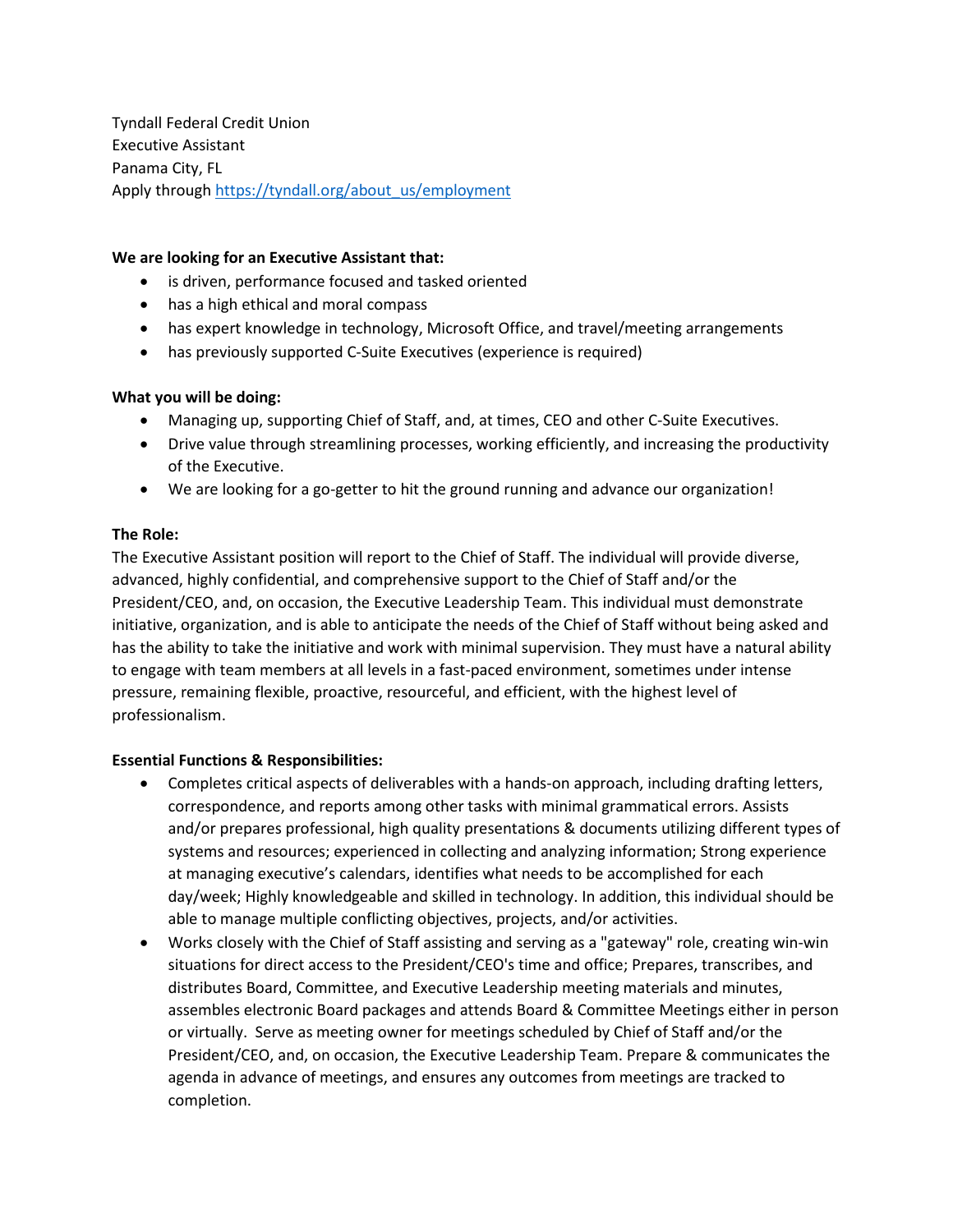- Provides highly confidential, insightful support to the Chief of Staff and/or President/CEO. Exercises tact and diplomacy in dealing with highly sensitive, complex and confidential issues and situations. Communicates appropriately and demonstrates leadership to maintain credibility, trust and support with the Executive Leadership Team. Has strong emotional intelligence, and keeps the Chief of Staff and/or President/CEO informed of organizational issues, potential concerns or conflicts.
- Expert at researching, coordinating, and arranging Board & Executive travel, ensuring travel is reasonable and cost efficient. Complete expense reports for the Executive Leadership Team & the Board, as needed.
- Able to lead assigned projects. Proactively provide regular updates and prepare progress reports. Provide administrative and project support to other executives as requested by the Chief of Staff.
- Produces high quality, professional presentations, reports, and documents using Microsoft Office, utilizing expert skills in PowerPoint, Excel, and Word; Extremely well-versed & skilled in technology, apps, & social media. Proactive in learning new technology.
- Maintains and updates credit union official policies, procedures, Board and Committee minutes and actions. Accurately maintains, organizes, and can easily access confidential files/records. Produces accurate, reliable work and meets all deadlines, in addition, reminds executives of their obligations.
- Highly experienced in calendar management, travel arrangements and meeting management both in person and virtually. Ability to take the initiative and work with minimal supervision. A team player who excels in a demanding & fast-paced environment, sometimes under intense pressure, while remaining flexible and adaptable.

# **The Location:**

Tyndall Federal Credit Union is an established Credit Union based in Panama City, Florida with branches across the Florida Panhandle and South Alabama. This position is a hybrid/remote - on site one week a month and/or at the request of Chief of Staff. Candidate should be able to work flexible work hours and have the ability to travel to the Panama City Florida area within 24 to 36 hours of request.

# **Why Should You Apply?**

We are a credit union that makes a meaningful difference in the lives of our members, in the communities that we serve, and in our employees' lives. We work for that single mom, or dad, with two kids, working two jobs just to put one through basketball lessons and the other through band competition. We understand that the money we spend is not our money, it is our members' money, and we are here to put that extra \$20.00 back in their pockets each paycheck.

We believe in giving back. We recently gave \$11 million back to our members for Christmas. We just eliminated most of our members' fees at the beginning of 2022. We recently just gave out over \$100k of Community Service Grants to charities in the communities we serve. We pay our employees 16 hours a year to volunteer at their favorite 501(c)(3) charitable organization.

Come join us in our mission to make a meaningful difference in the lives of our members. Here are some of the benefits our employees receive: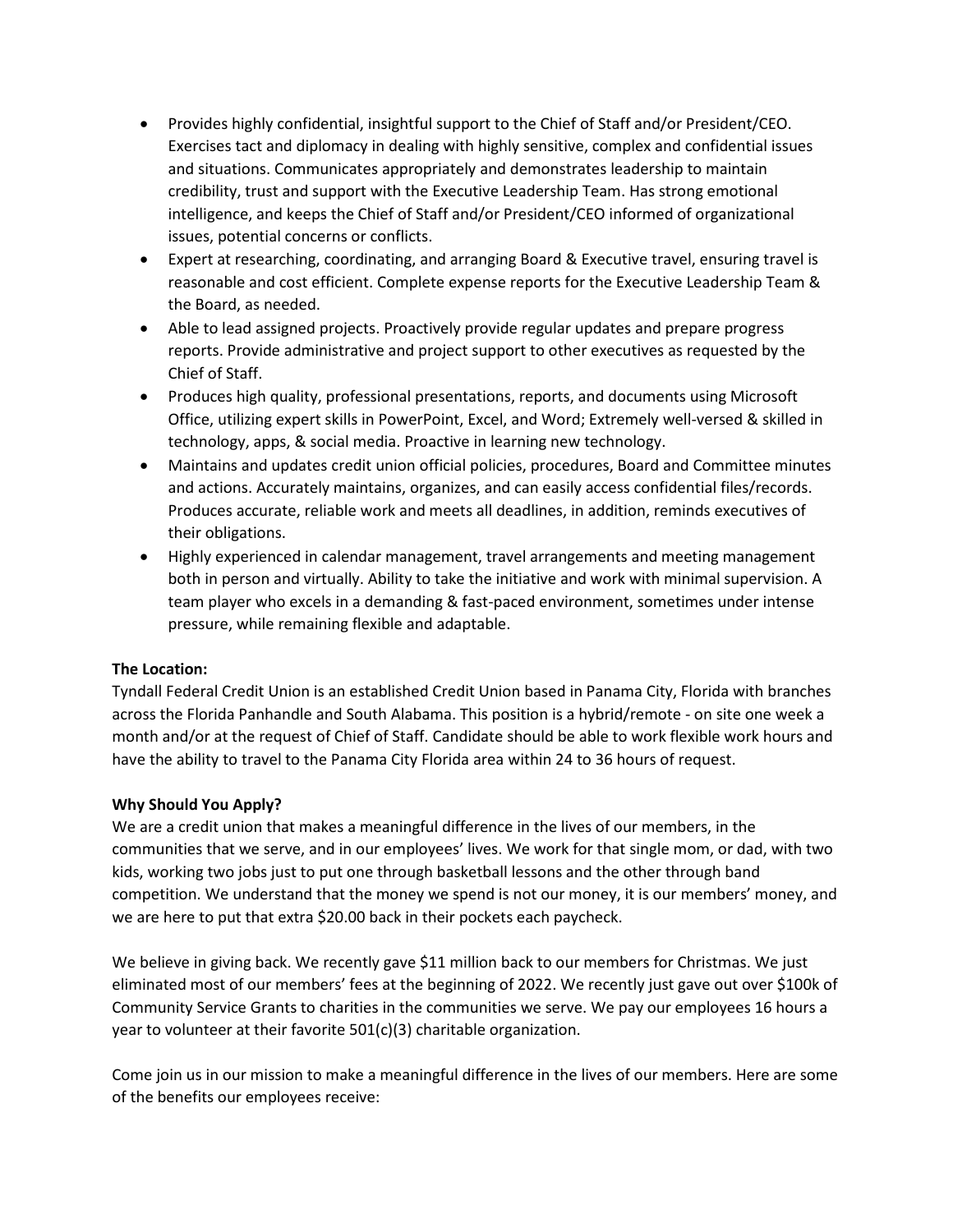- Competitive Compensation
- Excellent health benefits Medical, Dental, Vision, & Life Insurance
- Health Savings Account options available, with an employer contribution
- Employer paid Group-Term Life coverage as well as Short & Long-term disability
- An excellent 401(k) plan with generous employer matching
- An employee profit sharing program
- Career growth within the company
- Tuition reimbursement program
- Full Time (up to 40 hours per week) positions also offer paid bank holidays (including Juneteenth), paid time off (accruing over 3 weeks in the first year)

### **Experience**

Minimum of eight years of similar or related experience

### **Education**

A two-year college degree, and/or completion of a specialized certification or licensing such as Certified Administrative Professional (CAP), Advanced Certificate for the Executive Assistant (ACEA), etc.

### **Interpersonal Skills**

Strong emotional intelligence; ability to work under pressure and to tight deadlines; high integrity, diplomacy, and reliable; self-motivating; flexible & adaptable to juggle a range of different tasks; Strong attention to detail; Discretion and trustworthiness is a must; service oriented. Able to motivate, influence, and/or sell ideas to others at all levels. Excellent communication & listening skills.

#### **Other Skills**

Expert level knowledge in Microsoft Office - PowerPoint, Excel, Word; Advanced knowledge on computers, cell phones, iPad, apps, automated intelligence (AI), websites, and social media; Excellent organization & typing skills, Expert in office procedures, processes, and office management; Excellent time management skills & cultural awareness; Strong ethical awareness and decision-making skills.

#### **Physical Requirements**

Able to lift at least 25lbs and sit for long periods of time. Must be able to see and hear with or without an accommodation.

# *This Job Description is not a complete statement of all duties and responsibilities comprising the position.*

## *Tyndall Federal Credit Union is an Equal Opportunity Employer:*

*As an equal opportunity employer, Tyndall Federal Credit Union does not discriminate against any employee or candidate on the basis of age, race, gender identity, gender expression, genetic information, national origin, physical or mental disability, protected veteran status, religion, sex (including pregnancy), sexual orientation, or any other characteristic protected by all applicable federal, state, and local laws.*